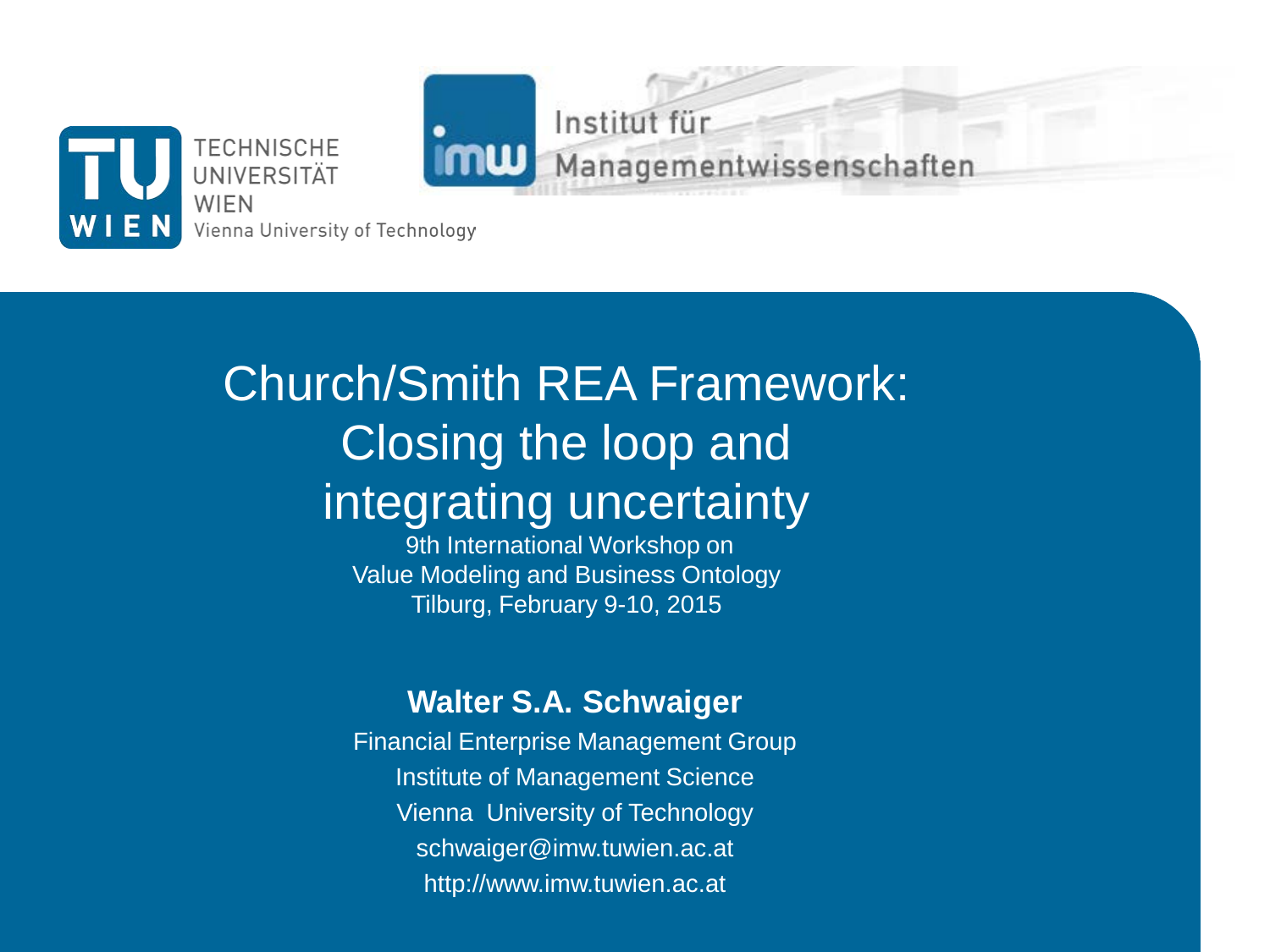### **Problem Statement**

#### **Church/Smith REA Framework**

- Church K./Smith R.: An Extension of the REA Framework to support Balanced Scorecard Information Requirements, Journal of Information Systems, No. 21 (1), Spring 2007, 1-25
- *Abstract: In this paper, we propose extensions to the resource-event-agent (REA) framework to encompass the information requirements of the balanced scorecard and other management systems that incorporate nonfinancial measures.* … (Church/Smith 2007, p. 1)
- *We also include identifiable balanced scorecard management activities, e.g. setting targets, measuring performance, and evaluating performance against targets, within the broader definition of events. The management events are clearly business activities that need to be planned, controlled, and evaluated.* (Church/Smith 2007, p. 15).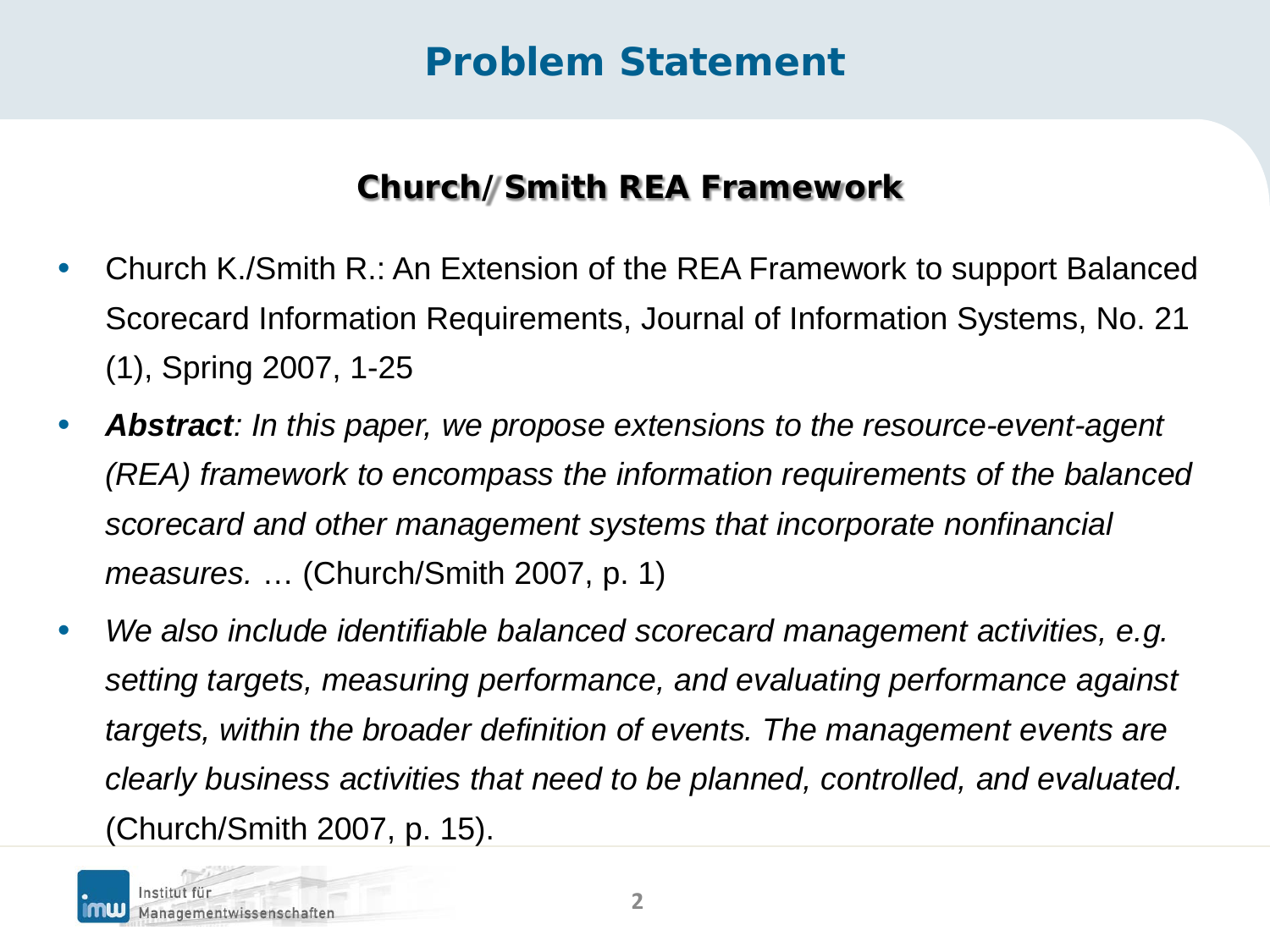### **Problem Statement**

#### **Church/Smith REA Framework: Policy level infrastructure**



**FIGURE 4 Managerial Planning and Measurement Process REA Extension** 

The relationships (diamonds) are identified with the first letters of the names of the participating entities, except for the duality relationship between Set Target and Evaluate events and the fulfillment relationship between Evaluate and Measure events. Recursive relationships are modeled as entities related to themselves (designated OO and TT in this example).

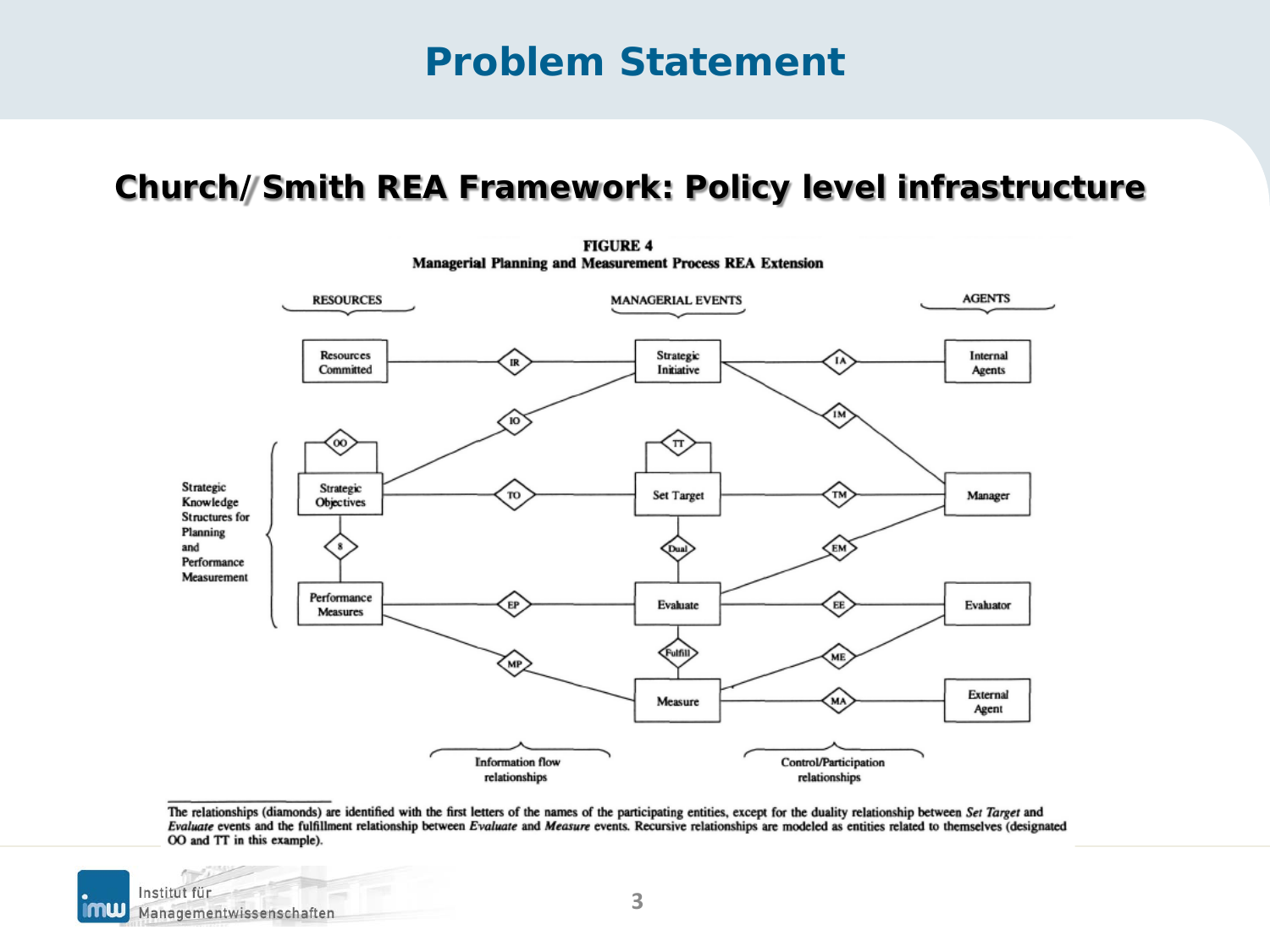## **Problem Statement**

#### **Church/Smith REA Framework: Shortcomings**

Although its important extensions with respect to the informational requirements of operational and strategic management systems the Church/Smith REA framework is still **incomplete concerning** 

- the different **types of management systems** and
- the **inclusion of the uncertainty**, which nowadays characterizes any business environment.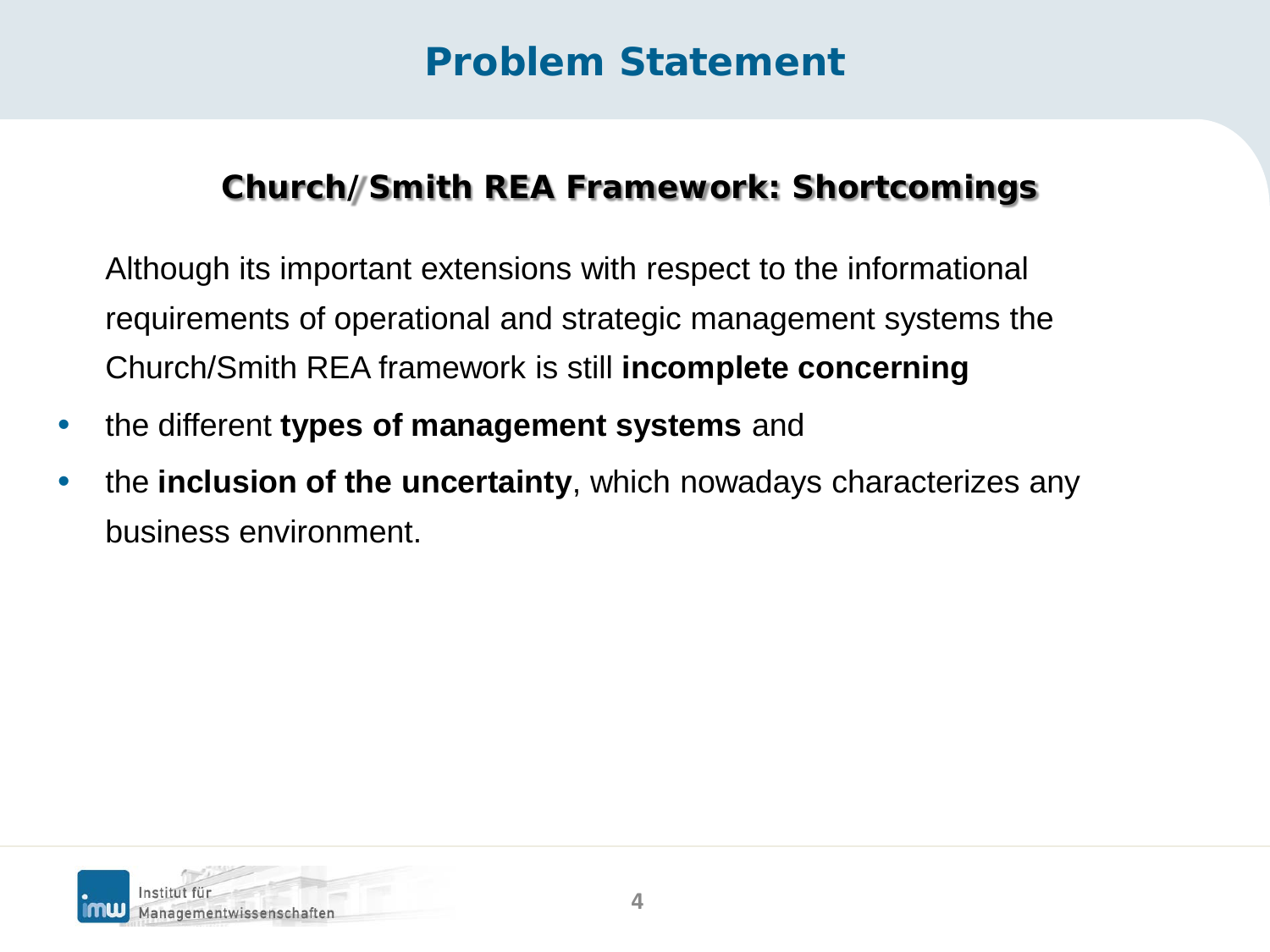## **Agenda**

- o Problem Statement
- o Church/Smith REA Framework: Closing the Loop
- o Church/Smith REA Framework: Integrating Uncertainty
- o Conclusion
- o Literature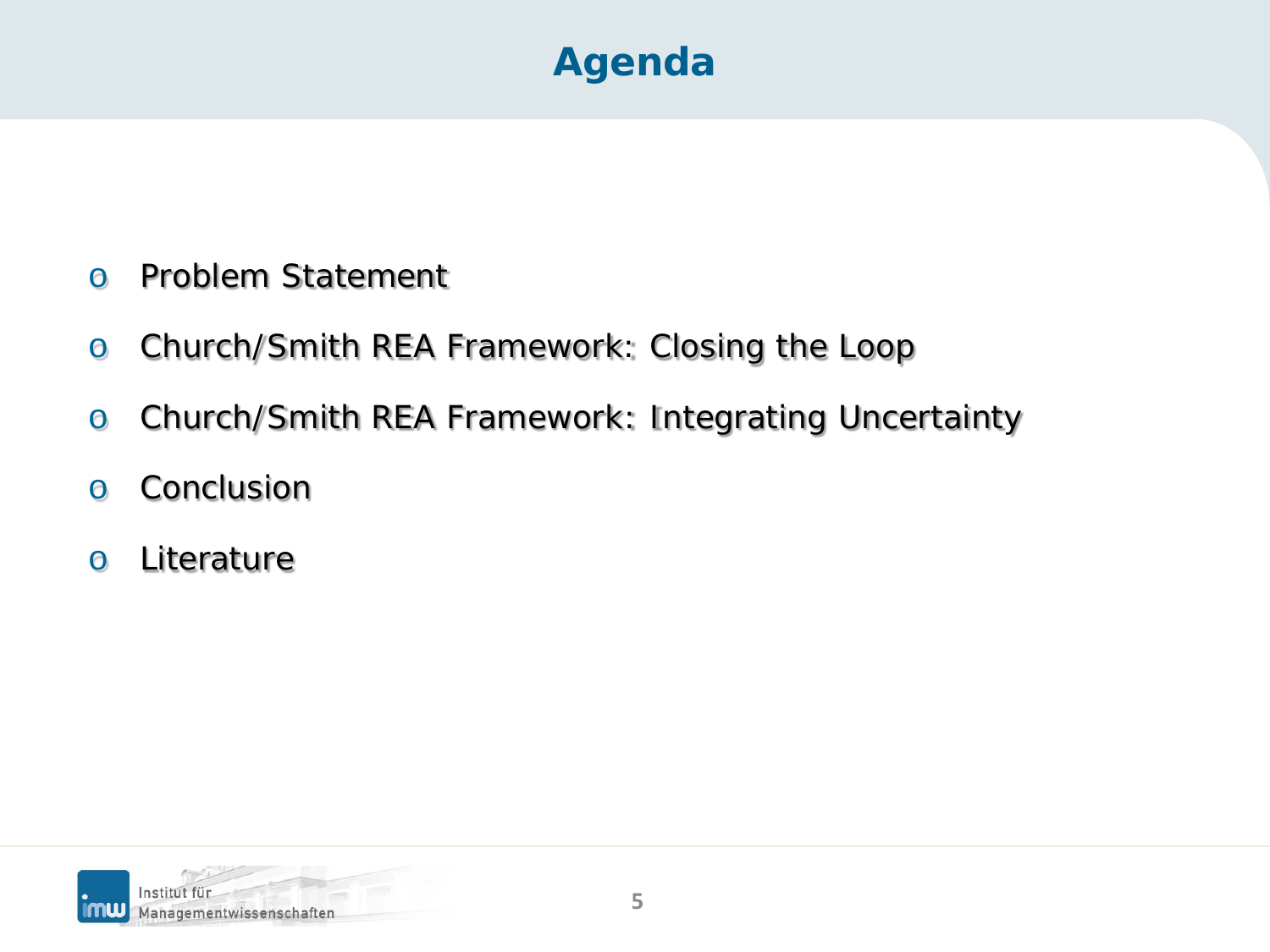**Otley/Berry (1980, p. 236): Categorization of control types (1/2)**



Fig. 2. Outline scheme of necessary conditions for a controlled process.

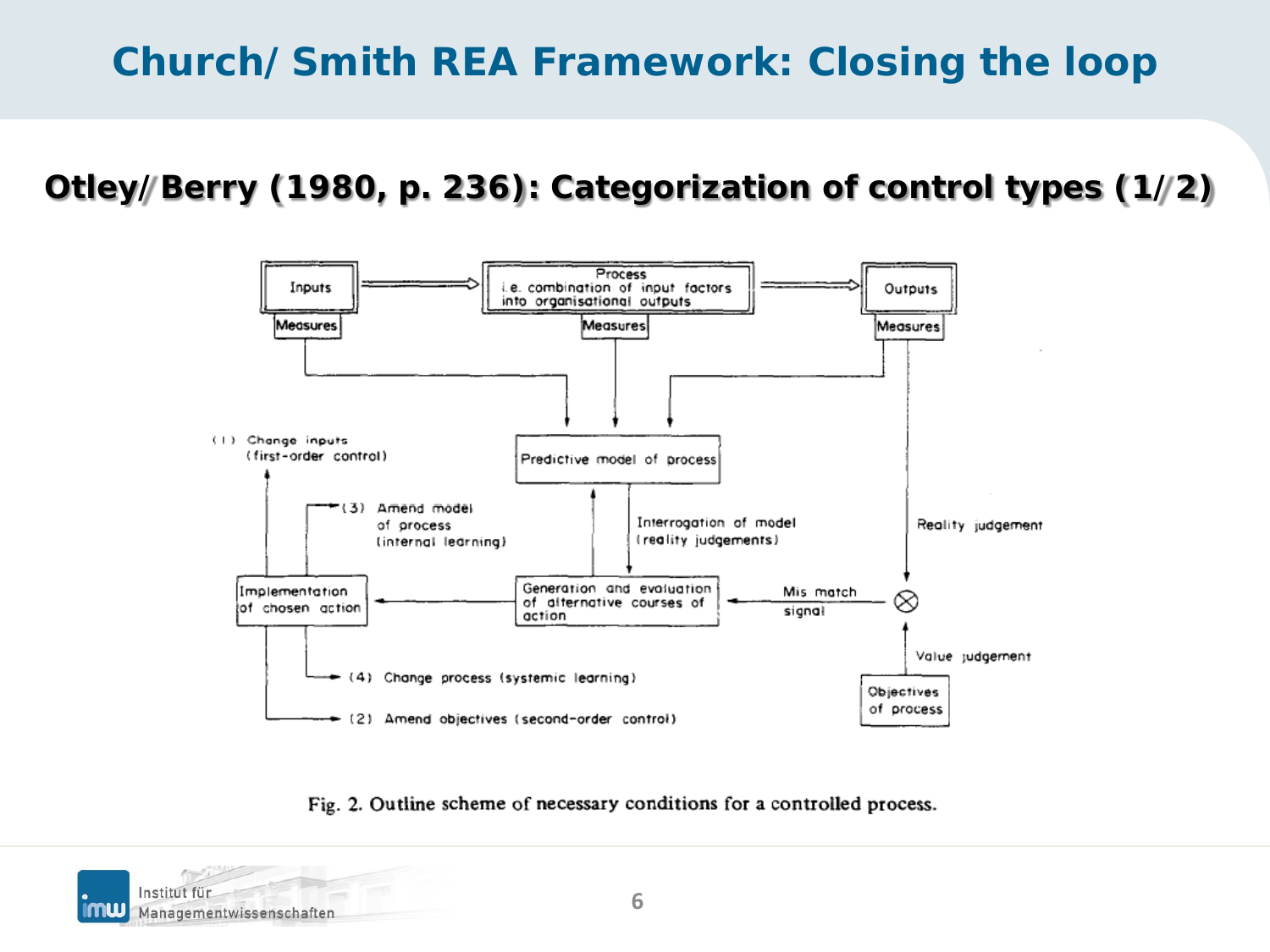#### **Otley/Berry (1980, p. 236): Categorization of control types (2/2)**

Otley and Berry (1980) distinguish four different types of control

- **first- order control** by changing in the process input,
- **second-order control** by amending the objectives,
- **internal learning** by amending the process model, and
- systemic learning by changing the process model.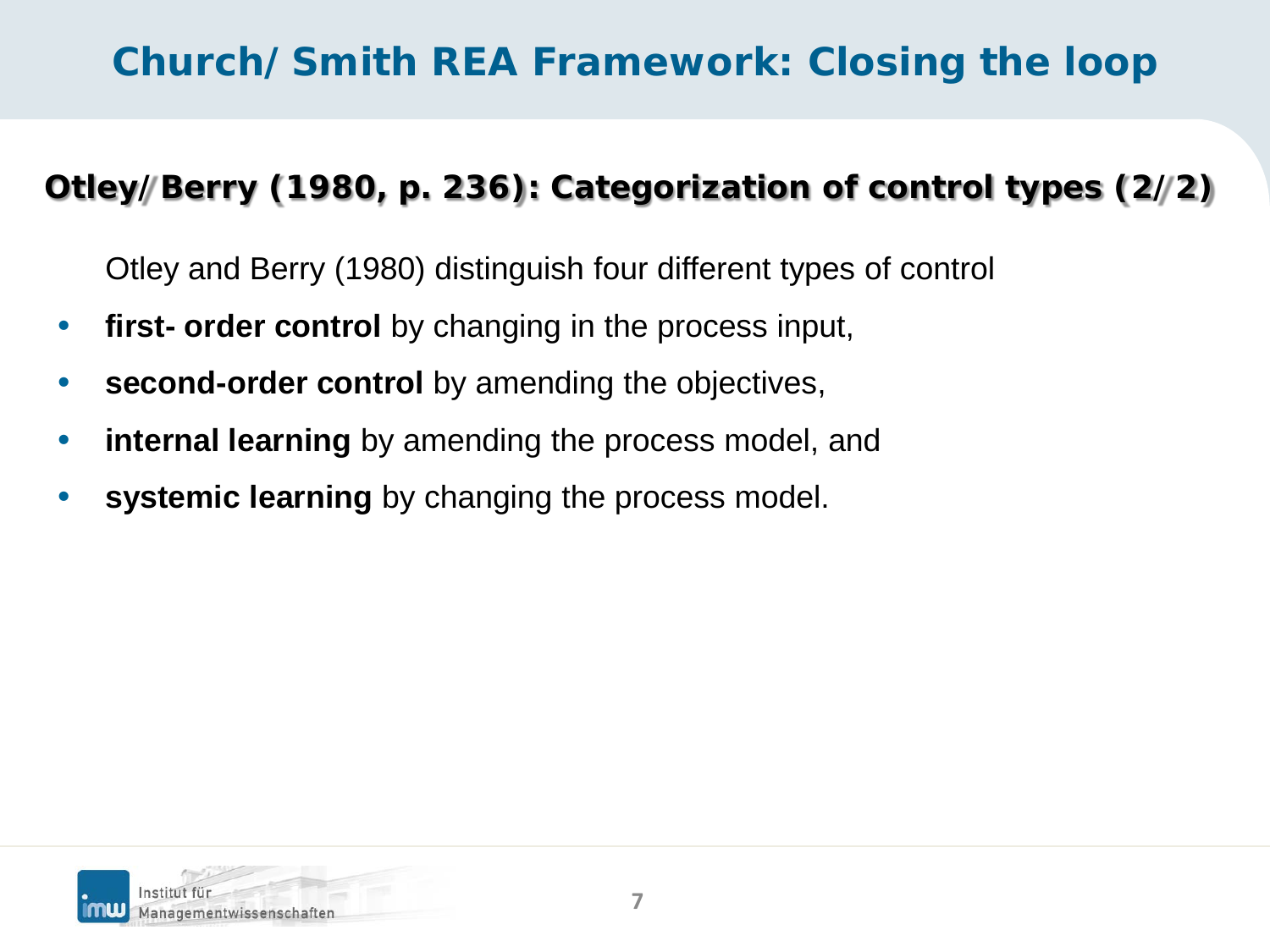#### **Business process modeling: REA-Activity Diagram**



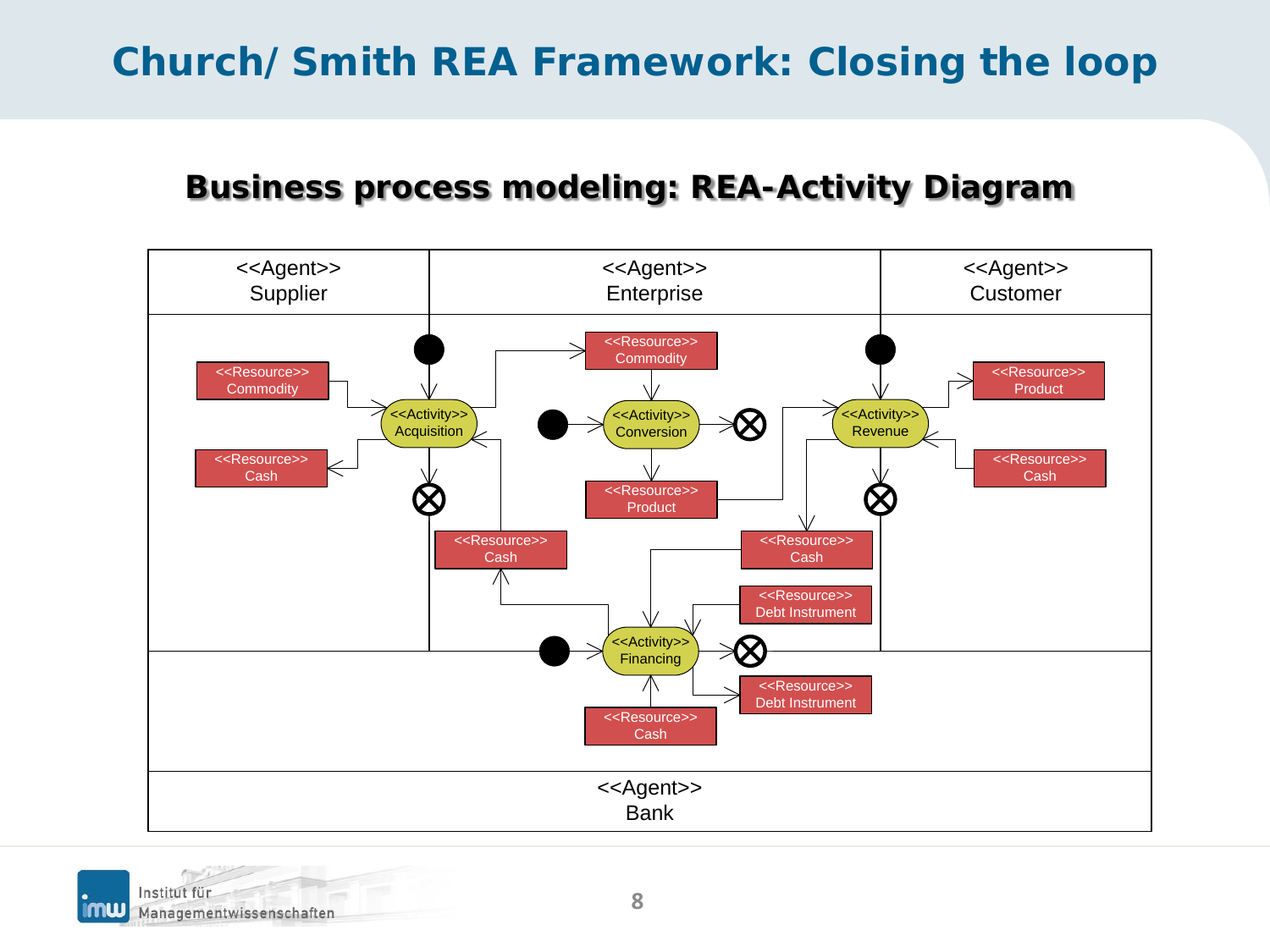#### **Management systems modeling: MGT-Activity diagram**



- (1) PLAN-Activity
	- (1a) Objective
	- (1b) DO-Rules
	- (1c) CHECK-Rules
	- (1d) Corrective ACT-Rules
	- (1e) Adaptive ACT-Rules
	- (1f) Measure-Rules

(1g) PLAN-Rules

- (2) Measure-Activity (2a) Performance Measure (2b) State Variable Value
- (3) CHECK-Activity (3a) Deviation
- (4) Corrective ACT-Activity (4a) Closed Loop Control Input (4b) Open Loop Control Input
- (5) Adaptive ACT-Activity

(5a) Closed Loop Control Input

(5b) Open Loop Control Input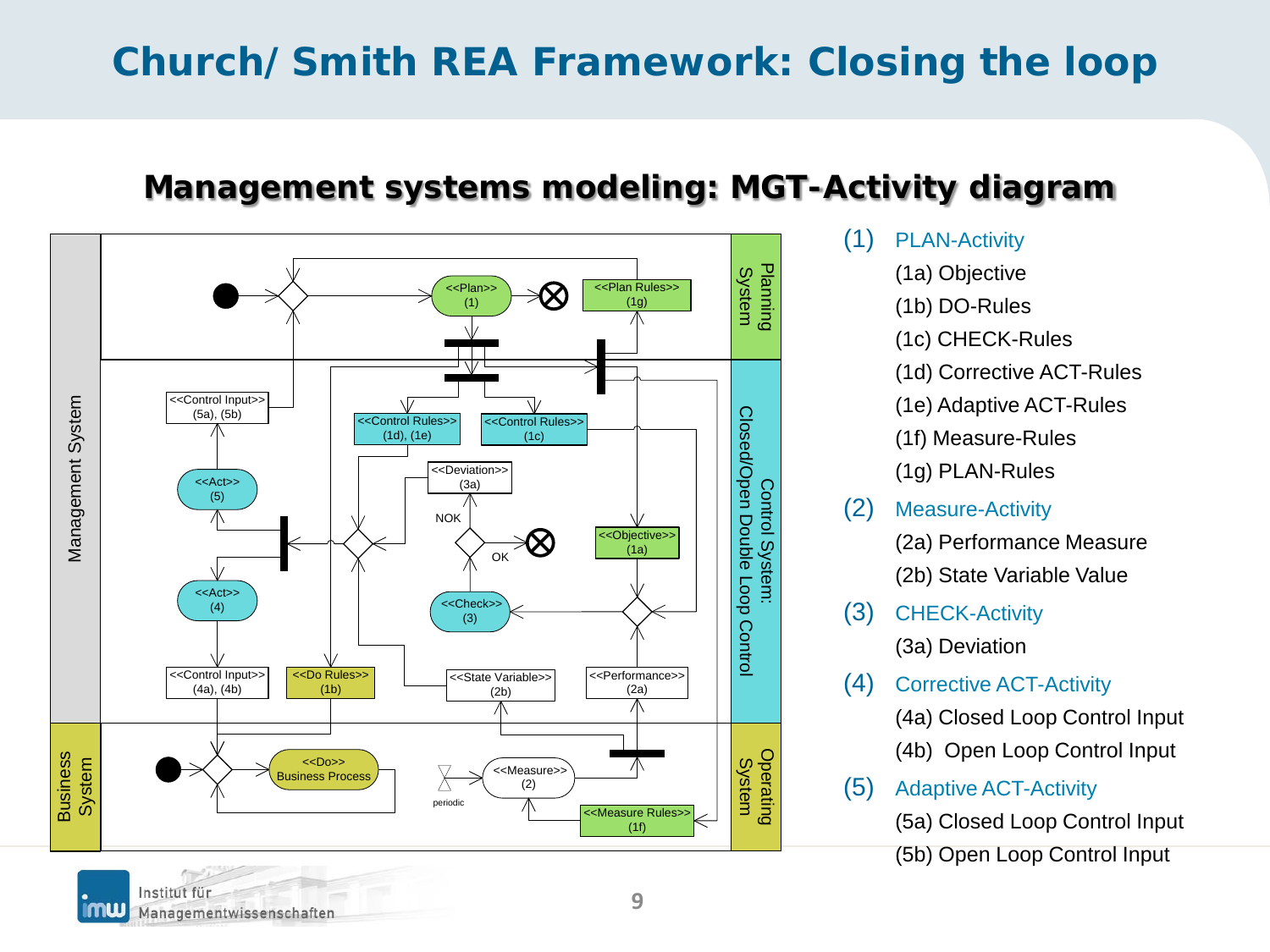#### **Accounting: Recording economic transactions over time**



- Realizations of stochastic processes over time
- E.g. Dow Jones Industrial Average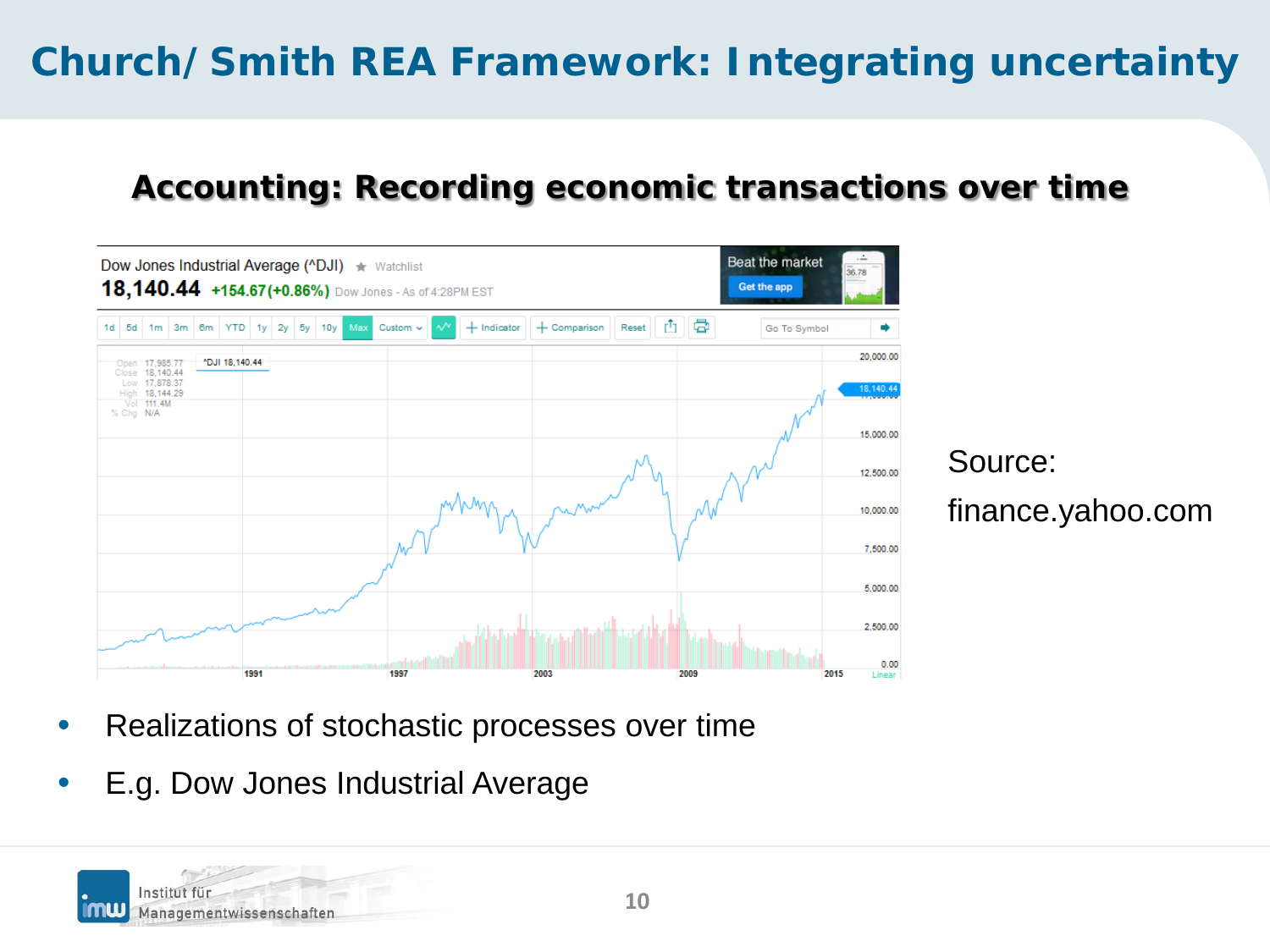#### **Finance: Modeling the future uncertainty – Event Space**



- Modeling the future developments (paths, realizations) of stochastic processes
- E.g. binomial process

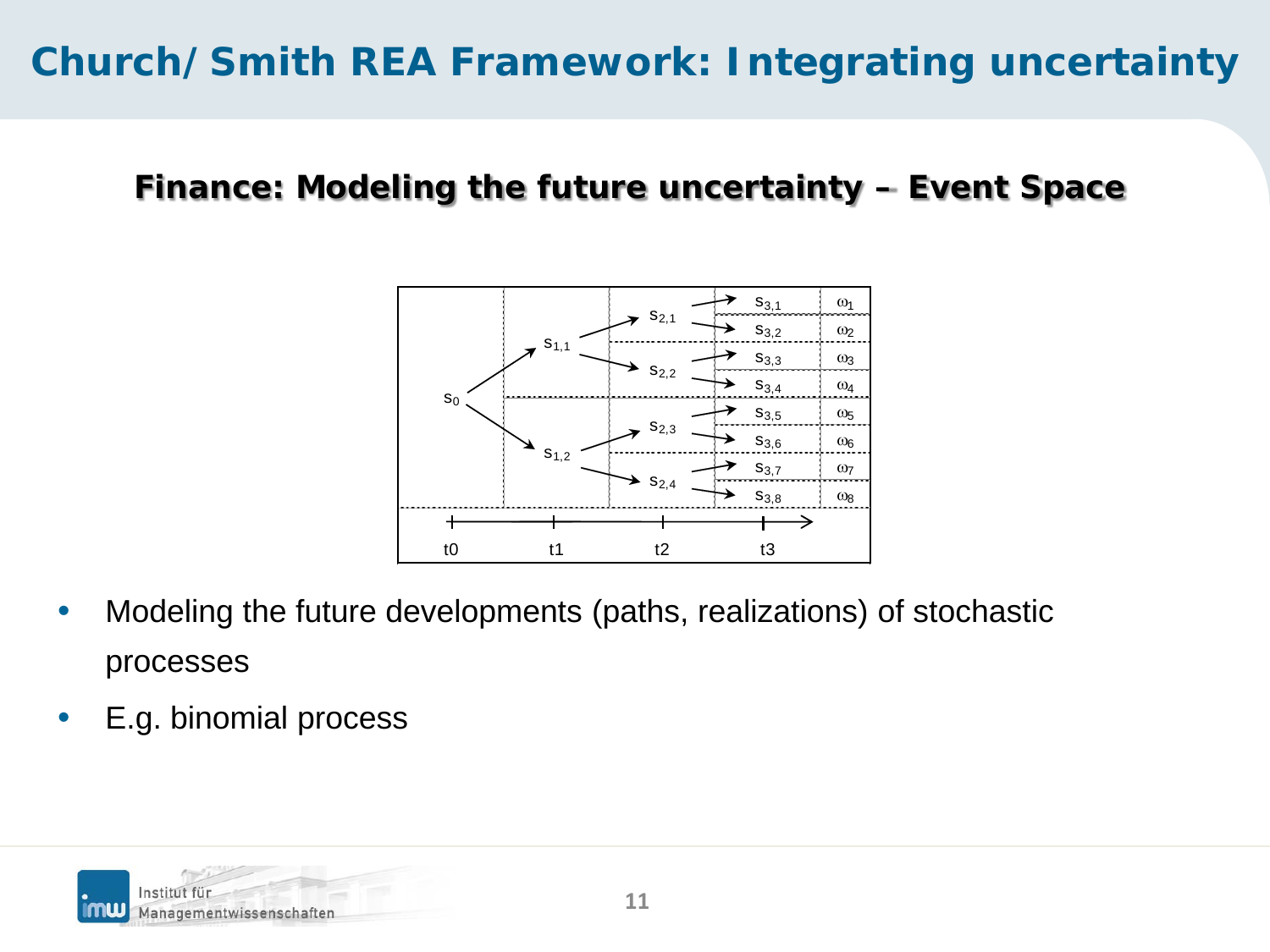#### **Finance: Modeling the future uncertainty – State Space**



- Modeling the future values of stochastic processes on the different paths
- Mathematical definition of stochastic processes as functions that map the filtered event space into real numbers (state space)

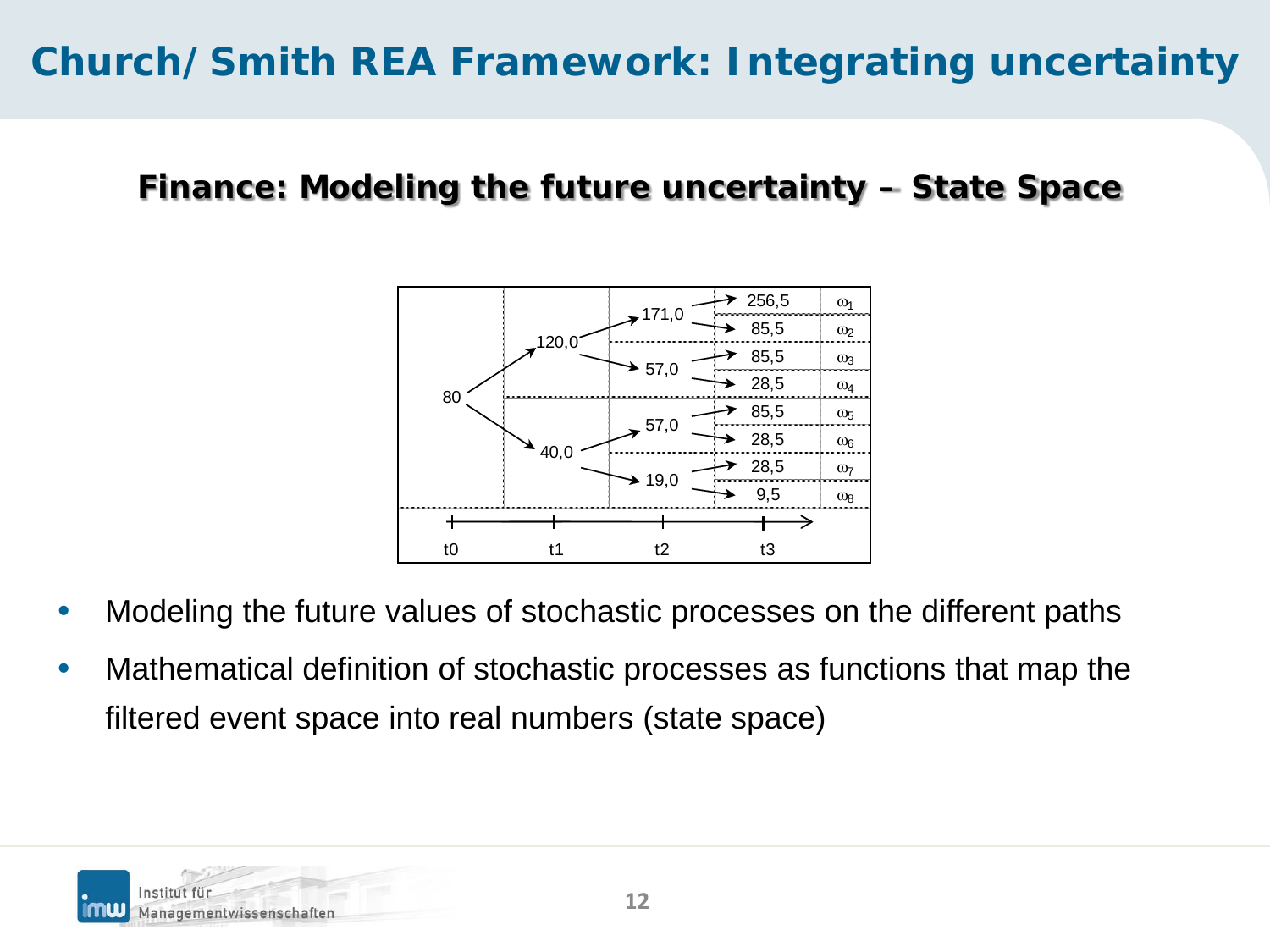#### **Finance: Stock option pricing via duplication strategy**



• Cox/Ross/Rubinstein Model (1979): Pricing the put option via duplication of its intrinsic value at the option's termination point with a portfolio consisting of short positions in the risky stock and long positions in the riskfree asset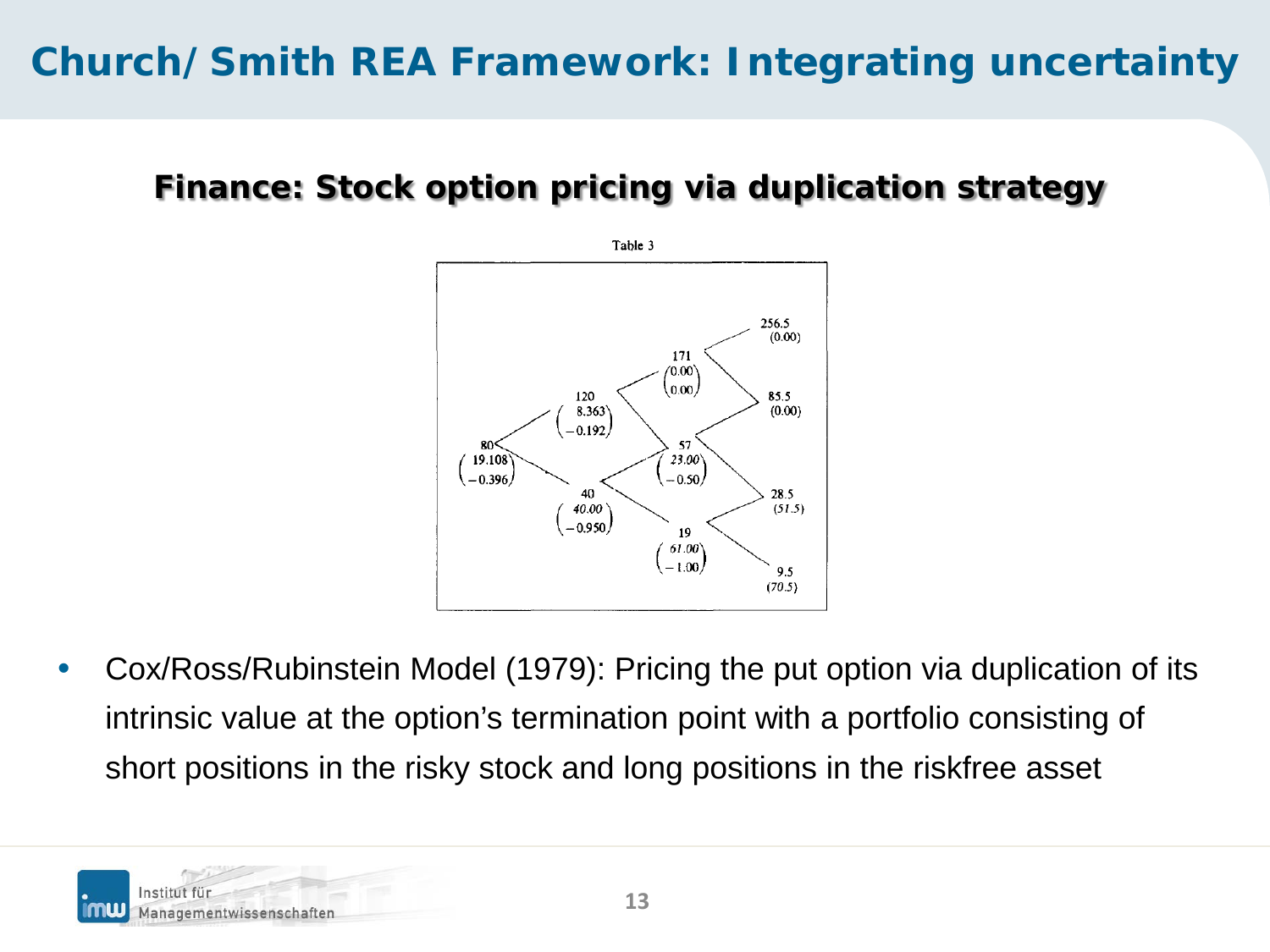#### **Experiment: Collective coin flipping (1/2)**



- Take three coins with different face values and flip the coins
	- Event space: Which realization (elementary event ω) corresponds to your outcome?
	- State space: Which values are associated to your realization?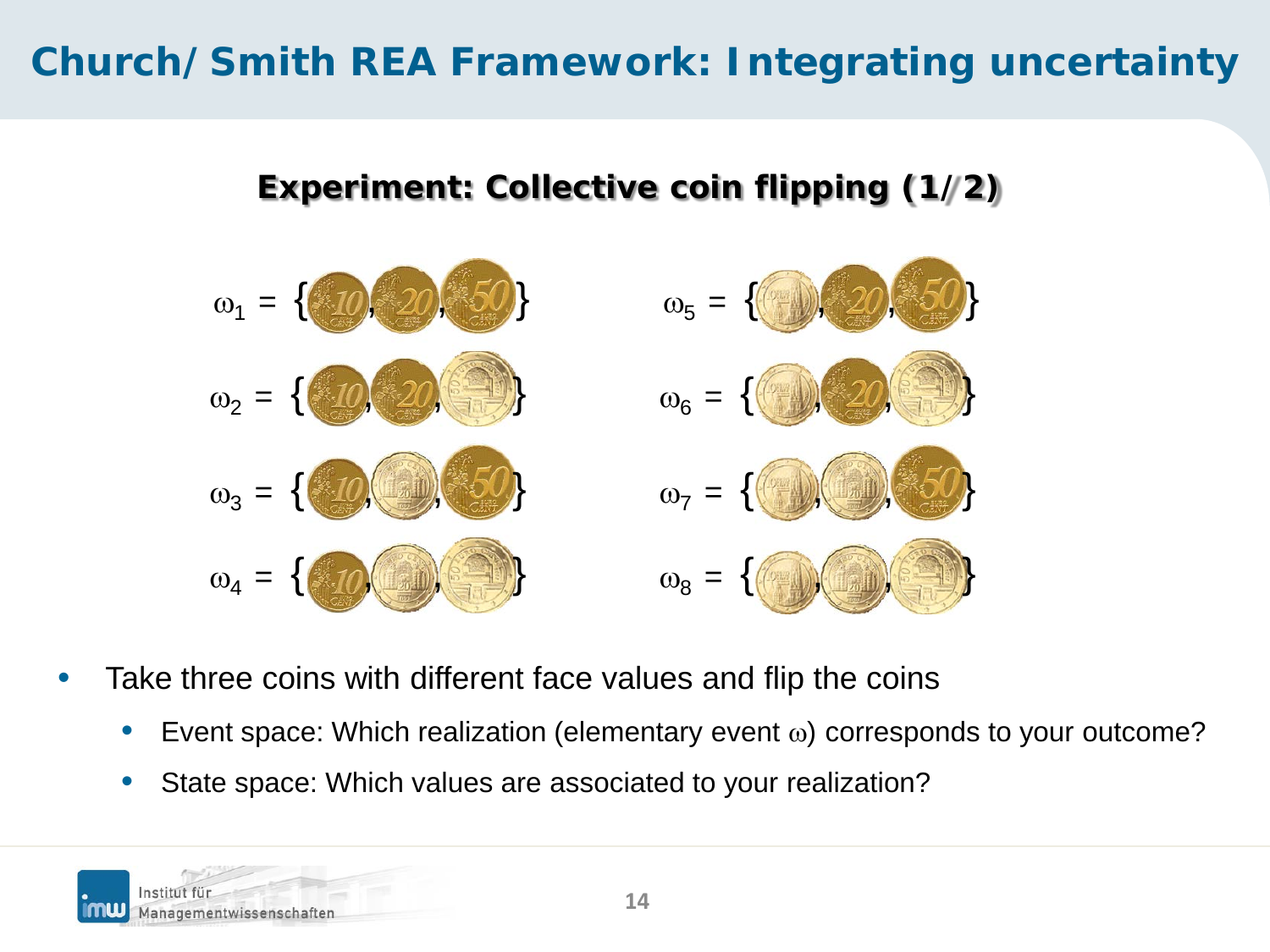#### **Experiment: Collective coin flipping (2/2)**

|            | t0                                                                                                                                      |                                                                        | t2                                 | t3                   |
|------------|-----------------------------------------------------------------------------------------------------------------------------------------|------------------------------------------------------------------------|------------------------------------|----------------------|
| $\omega_1$ | $\Omega = \{\omega_1, \omega_2,$<br>$\omega_3$ , $\omega_4$ , $\omega_5$ , $\omega_6$ ,<br>$\omega_7$ , $\omega_8$ } = S <sub>0,1</sub> | $\{\omega_1, \omega_2, \omega_3,$<br>$\omega_4$ } = S <sub>1,1</sub>   | $\{\omega_1, \omega_2\} = s_{2,1}$ | $\omega_1 = S_{3,1}$ |
| $\omega_2$ |                                                                                                                                         |                                                                        |                                    | $\omega_2 = s_{3,2}$ |
| $\omega_3$ |                                                                                                                                         |                                                                        | $\{\omega_3, \omega_4\} = s_{2,2}$ | $\omega_3 = S_{3,3}$ |
| $\omega_4$ |                                                                                                                                         |                                                                        |                                    | $\omega_4 = S_{3,4}$ |
| $\omega_5$ |                                                                                                                                         | $\{\omega_5, \omega_6, \omega_7,$<br>$\omega_8$ } = $\mathsf{s}_{1,2}$ | $\{\omega_5, \omega_6\} = s_{2,3}$ | $\omega_5 = S_{3,5}$ |
| $\omega_6$ |                                                                                                                                         |                                                                        |                                    | $\omega_6 = S_{3,6}$ |
| $\omega_7$ |                                                                                                                                         |                                                                        | $\{\omega_7, \omega_8\} = s_{2,4}$ | $\omega_7 = S_{3,7}$ |
| $\omega_8$ |                                                                                                                                         |                                                                        |                                    | $\omega_8 = S_{3,8}$ |

#### • **Probabilistic information structure**

- Constructing the event space by partitioning the sample space  $\Omega = \{\omega_1, \ldots, \omega_8\}$ into disjunct subsets
- Partitions get finer (more granular) for later time points
- Probabilistic information structures are used to
	- A) model the uncertainty related to the future and
	- B) model the information, which reveals over time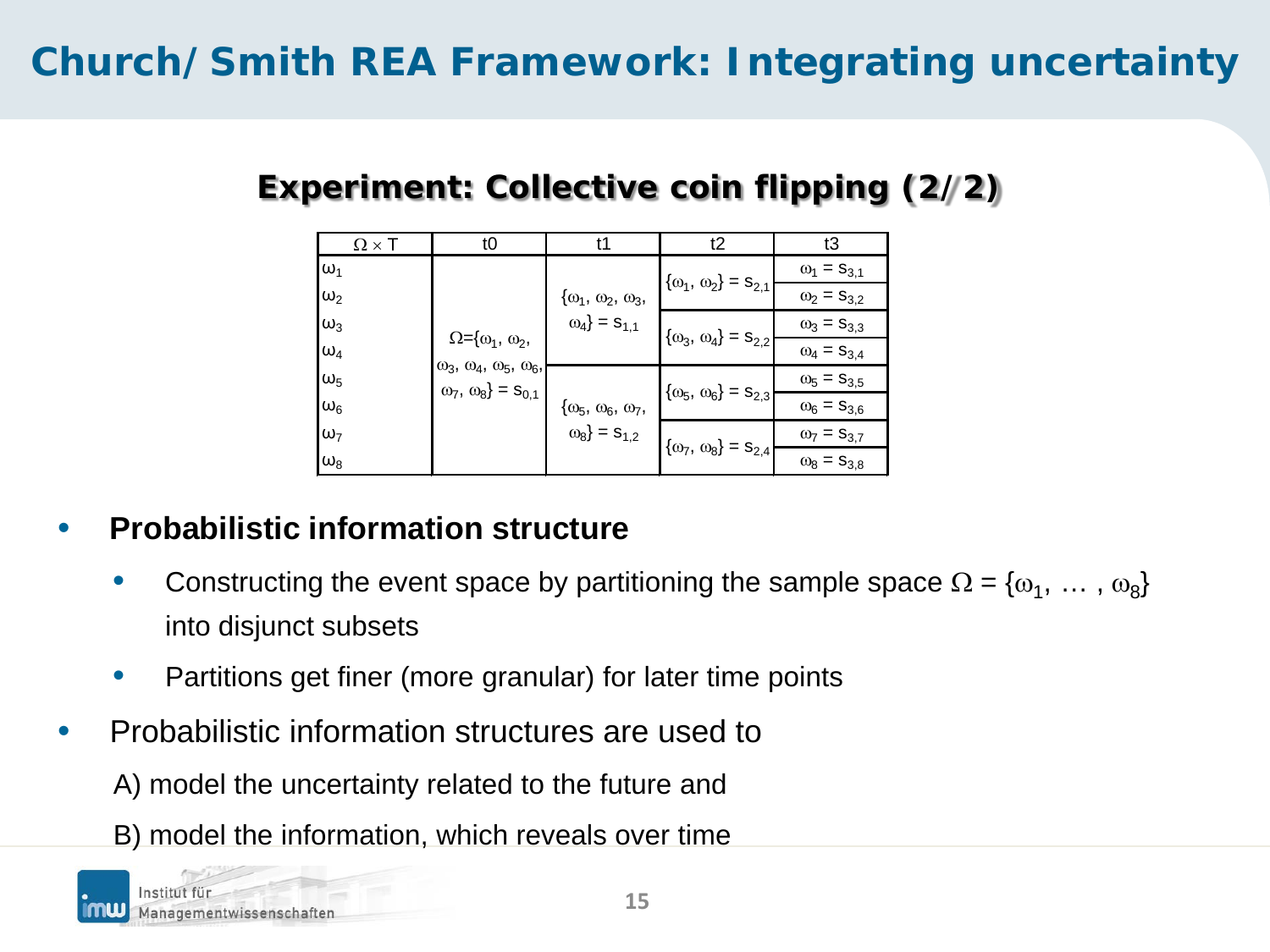### **Conclusion**

#### **Church/Smith REA Framework: Completion**

- **Integrating uncertainty** via defining event types w.r.t. probabilistic information structures
- **Closing the loop** via modeling the management processes with MGT-activity diagrams
- The benefiters of the "completed Church/Smith REA framework" are the same as for the Church/Smith REA framework, i.e. *organizations that are implementing* accounting as well as operational and strategic management information *systems and the systems developers that assist them* (Church/Smith 2007, 23). The main advantage is the completeness with respect to the act activities and the business environment uncertainty, which allows more realistic and flexible designs and implementation of accounting and management information systems.